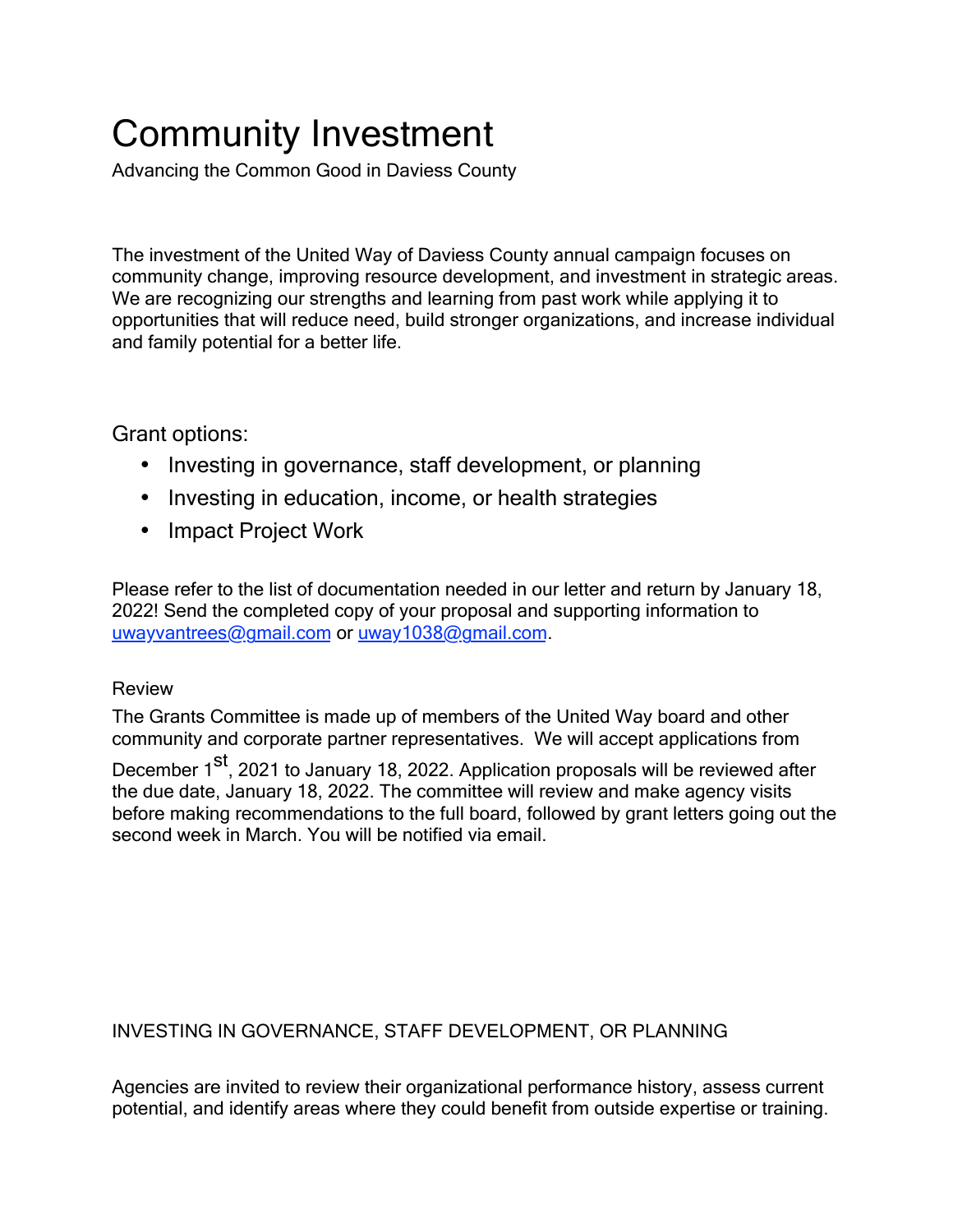Agencies are asked to create a plan showing how their request will generate new enthusiasm, bring in additional revenue, and develop strategies on how to operate more efficiently. How does the community and your organization benefit from your organizational development?

## INVESTMENT IN EDUCATION, INCOME, OR HEALTH STRATEGIES

United Way's three main focuses are education, financial stability, and health. What work can your agency provide to focus on one or multiple outcomes and bring in results?

#### Example:

Providing a reading and tutor program for 30 children

Prior to the program beginning, a questionnaire/survey is used to assess children's reading levels (student reporting, assessments, school data, home/parent feedback)

After program is completed, you reassess results and look for improvements (student reporting, assessments, school data, home/parent feedback)

Based on overall results, reading levels increased by 30% after the program was completed.

All programs and strategies work must show measurable outcomes and results.

## IMPACT PROJECT WORK

United Way of Daviess County will consider funding impact project work that improves the lives of individuals and families in the areas of health, education or financial stability. It is the goal of UWDC to address current community needs with definitive community results. Impact projects may include being in collaboration with other agencies, businesses, or organizations. The goal of impact work is to be make a large, positive change through your efforts.

#### Example:

Community Survey provided to capture community needs/feedback requests.

Based on the community results, they mentioned more safe places for families and children, low cost activities, places in walking distance due to lack of transportation, etc.

Partnership and collaboration with the City to fund a new playground. Working together to form an MOU and meet objectives from both parties.

Impact: Children being able to develop how to socialize, play, and improving their large and small motor abilities. Families having a safe place to take their children to for play and bonding. Housing and economic improvement by adding a park nearby.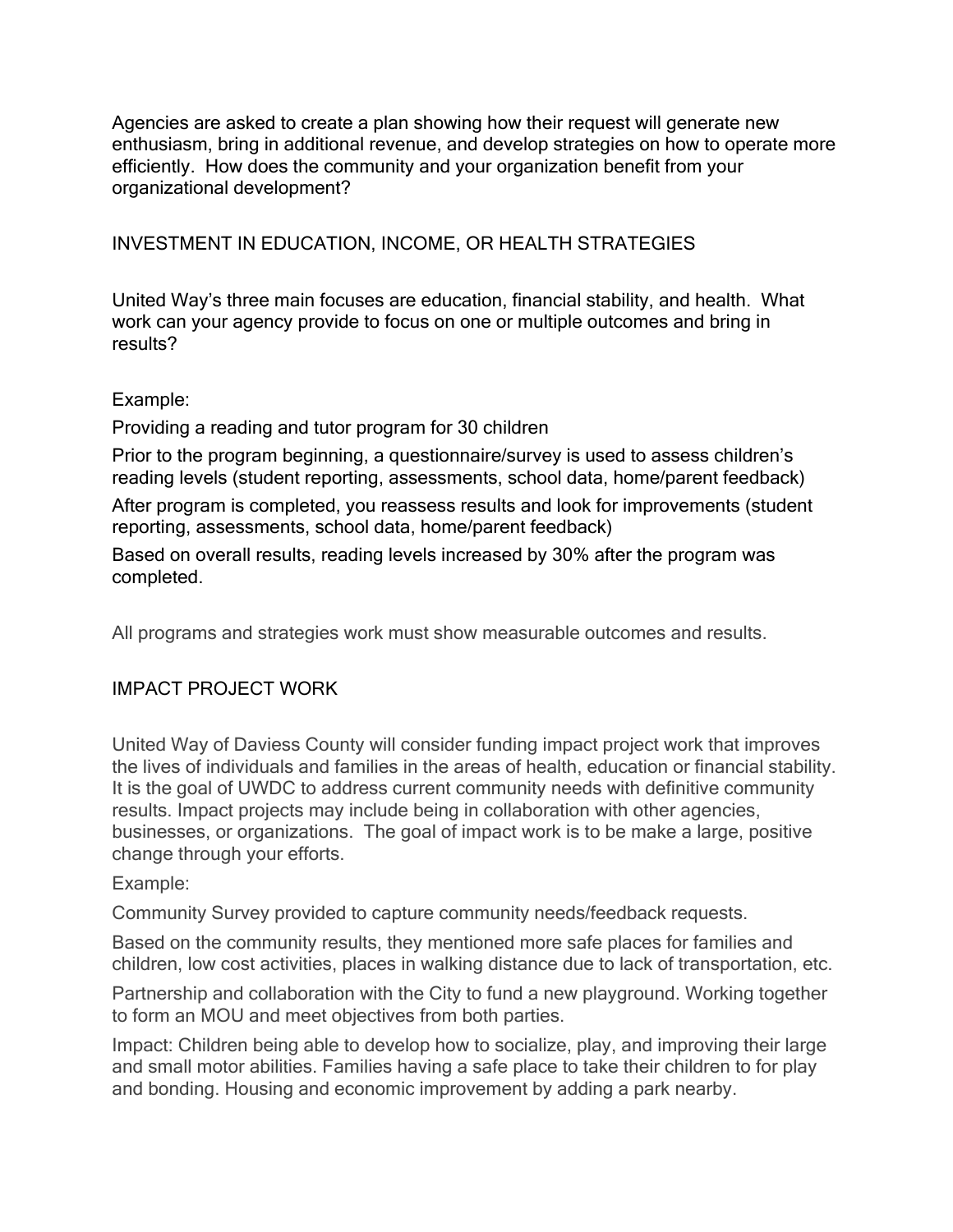All impact project work must show measurable outcomes and results.

After selecting one of the three categories listed above, please be sure to reflect all responses to relate to topic you are applying for. Also include the questions below with your responses (if using another document to write your proposal on).

## Guidelines:

# 1. What is your Agency aiming to accomplish? (Maximum 750 characters)

Clearly and concisely, state your organization's intended impact or project. Identify the groups you aim to assist, the issues you are addressing, and your expected outcomes. Examine how your goals for the next two to four years (or an alternate timeframe specified in your answer), fit within your overall plan to contribute to lasting, meaningful change in your community.

## Why is this answer important?

Articulating your longer-term goals helps us understand your mission and intended outcomes. It also gives context and purpose to your day-to-day activities. This response is the foundation for your responses to the questions that follow. This response helps identify your thoughtful intent beyond funding.

# 2. What are your strategies for making this happen?

Describe your strategies for accomplishing the goals you cited in your previous answer and how are you planning to achieve this?

# 3. What are your organization's capabilities for carrying out this strategy?

From previous impact grant work, we have learned the power of collaboration, innovation, creativity and focused volunteer efforts to achieve better results. Don't be afraid to try new approaches and do a better job with limited funds:

While describing your organization's core assets, identify both internal resources (including, but not limited to, staff, budget, and expertise) and external strengths (including partnerships, networks, and influence) that have contributed to your accomplishments in the past.

INCLUDE YOUR BUDGET HERE OR REFERENCE IT AS AN APPENDIX AND ATTACH. OVERHEAD IS AN ACCEPTABLE BUDGET ITEM.

# 4. How will your organization know if you are making progress?

How will you assess your work and measure its effectiveness? How will you know you are making a change? This information will be needed to provide the data for your yearend report.

Please note that United Way allocation grant funds do not rollover to the next year.